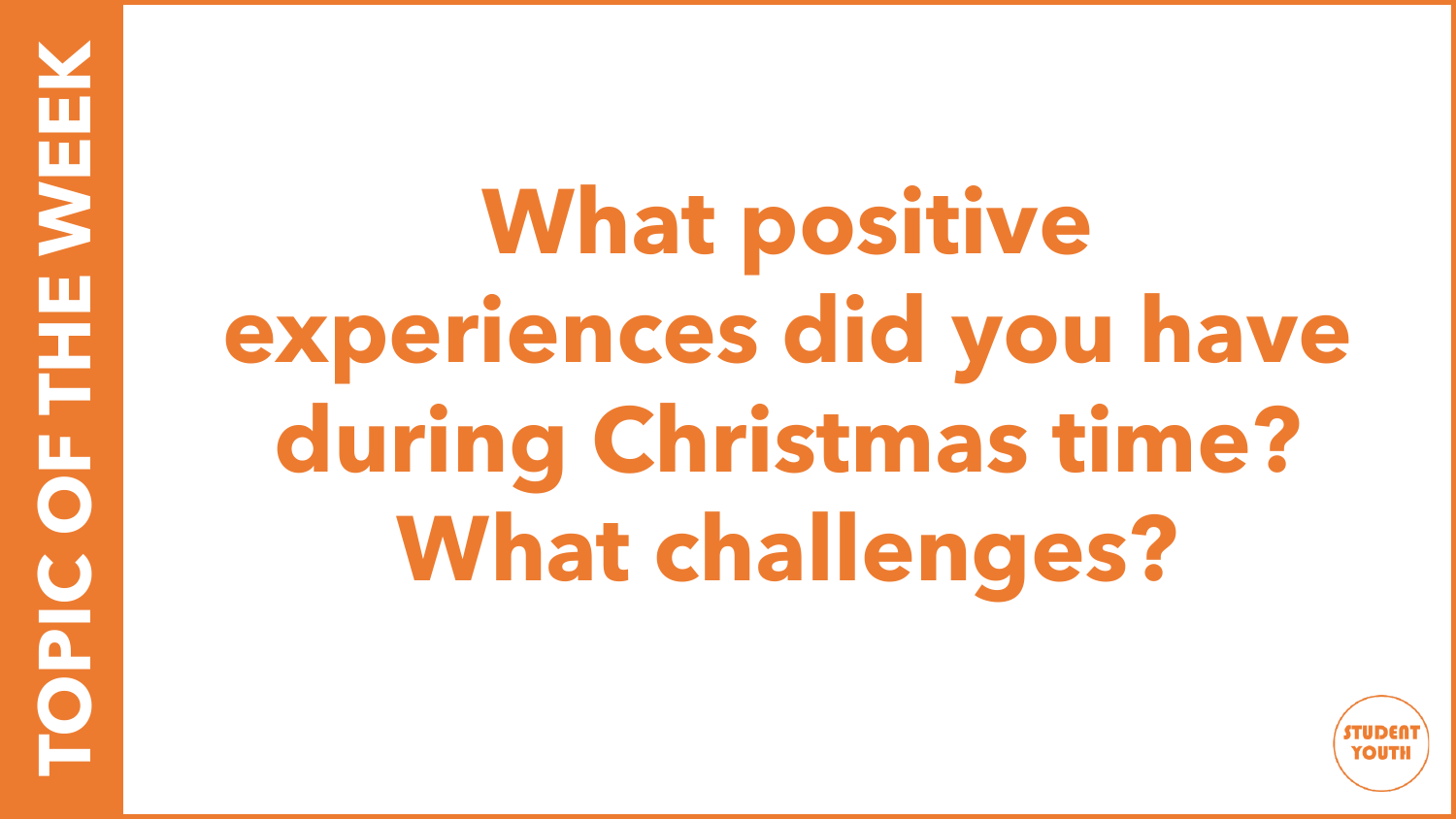## **To us a Son is given**

Christmas Homily – Pope Francis

To us a son is given. We often hear it said that the greatest joy in life is the birth of a child. It is something extraordinary and it changes everything. It brings an excitement that makes us think nothing of weariness, discomfort and sleepless nights, for it fills us with a great, incomparable happiness.

That is what Christmas is: the birth of Jesus is the "newness" that enables us to be reborn each year and to find, in him, the strength needed to face every trial. Why? Because his birth is for us – for me, for you, for all of us, for everyone.

"For" is a word that appears again and again on this holy night: "For us a child is born",

Isaiah prophesied. "For us is born this day a Saviour", we repeated in the Psalm. Jesus "gave himself for us" (Tit 2:14), Saint Paul tells us, and in the Gospel the angel proclaims: "For to you is born this day a Saviour" (Lk 2:11). For me, for you.

Yet what do those words – for us – really mean? They mean that the Son of God, the one who is holy by nature, came to make us, as God's children, holy by grace.

Yes, God came into the world as a child to make us children of God. What a magnificent gift!

rou i